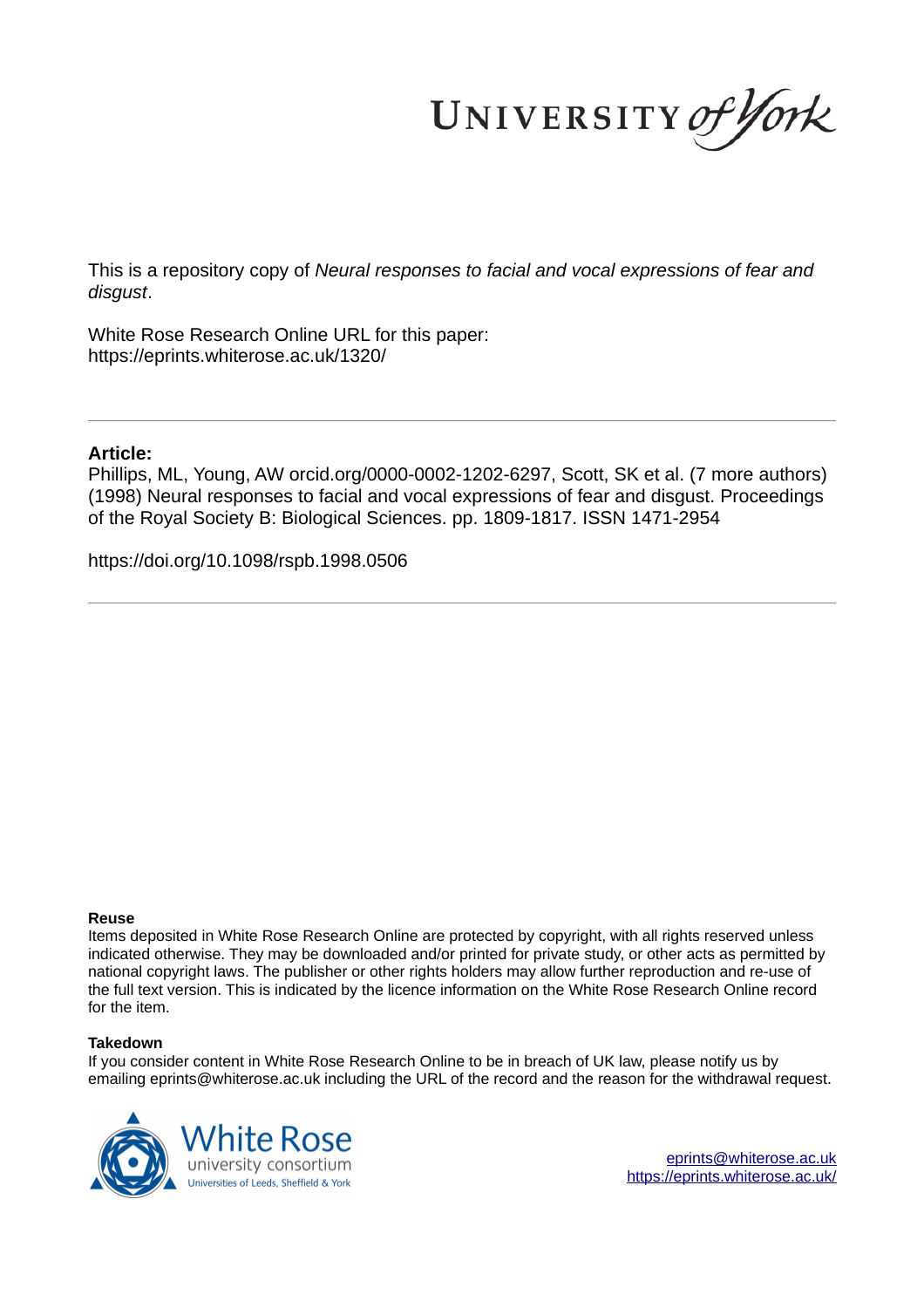

# Neural responses to facial and vocal expressions of fear and disgust

# M. L. Phillips $^{\text{!}*}$ , A. W. Young $^{\text{2}}$ , S. K. Scott $^{\text{3}}$ , A. J. Calder $^{\text{3}}$ , C. Andrew $^{\text{4}}$ , V. Giampietro $^{\text{5}}$ , S. C. R. Williams $^4$ , E. T. Bullmore $^{\mathrm{l}, 5}$ , M. Brammer $^5$  and J. A. Gray $^6$

<sup>1</sup>Department of Psychological Medicine, King's College School of Medicine and Dentistry and Institute of Psychiatry, 103 Denmark Hill, London SE5 8AZ, UK

<sup>2</sup>Department of Psychology, University of York, Heslington, York YO1 5DD, UK

<sup>3</sup>Applied Psychology Unit, 15 Chaucer Road, Cambridge CB2 2EF, UK

<sup>4</sup>Neuroimaging Unit, <sup>5</sup>Brain Image Analysis Unit, and <sup>6</sup>Department of Psychology, Institute of Psychiatry, De Crespigny Park, London SE5 8AF, UK

Neuropsychological studies report more impaired responses to facial expressions of fear than disgust in people with amygdala lesions, and vice versa in people with Huntington's disease. Experiments using functional magnetic resonance imaging (fMRI) have confirmed the role of the amygdala in the response to fearful faces and have implicated the anterior insula in the response to facial expressions of disgust. We used fMRI to extend these studies to the perception of fear and disgust from both facial and vocal expressions. Consistent with neuropsychological findings, both types of fearful stimuli activated the amygdala. Facial expressions of disgust activated the anterior insula and the caudate-putamen; vocal expressions of disgust did not significantly activate either of these regions. All four types of stimuli activated the superior temporal gyrus. Our findings therefore (i) support the differential localization of the neural substrates of fear and disgust; (ii) confirm the involvement of the amygdala in the emotion of fear, whether evoked by facial or vocal expressions; (iii) confirm the involvement of the anterior insula and the striatum in reactions to facial expressions of disgust; and (iv) suggest a possible general role for the perception of emotional expressions for the superior temporal gyrus.

Keywords: fear; disgust; neural substrate; fMRI; facial expression; vocal expression

# 1. INTRODUCTION

There has been continuing debate over the existence of separate human emotions (Darwin 1872; Cannon 1927; Oately & Johnson-Laird 1987; Gray 1990; Davidson 1992b; Ekman 1992; Lang et al. 1992). One theory proposes a small number of basic emotions (including sadness, happiness, anger, surprise, fear and disgust), each characterized by a distinctive facial expression, physiology and evolutionary history (Ekman et al. 1972). In support of this theory, neuropsychological studies of patients with lesions to the amygdala (Adolphs et al. 1994, 1995; Young et al. 1995; Calder et al. 1996), and of patients with Huntington's disease, involving damage principally to frontostriatal regions (Sprengelmeyer et al. 1996), have demonstrated a double dissociation in that the former show more impaired responses to facial expressions of fear than disgust, and the latter show more impaired responses to expressions of disgust than fear. This dissociation between brain regions subserving responses to facial expressions of fear and disgust has been confirmed in recent experiments using functional magnetic resonance imaging (fMRI). These experiments have shown activation in the amygdala in response to the

facial expression of fear but not disgust (Breiter et al. 1996; Morris et al. 1996; Whalen et al. 1998), whereas facial expressions of disgust evoked particularly strong activation in the anterior insula, perhaps reflecting the role of this structure in the perception of disgusting oral stimuli (Phillips et al. 1997).

These studies have relied on the use of visual stimuli, particularly facial expressions, in the examination of the neural substrate underlying perception of different emotions. Few studies have used non-visual stimuli (Imaizumi et al. 1997; Scott et al. 1997; Zald & Pardo 1997), and there has been no functional imaging study using stimuli from different modalities to investigate the possibility of a modality-independent neural substrate underlying perception of a specific emotion. We therefore aimed to investigate this by examining cerebral blood oxygenation changes induced in six individuals by facial and vocal expressions of fear and disgust.

#### 2. MATERIALS AND METHODS

#### (a) Subjects

Six right-handed, male volunteers (mean age, 37 years (range 25^43 years); mean IQ estimate, 120) participated in four experiments in the same testing session. Exclusion criteria included history of brain injury and past and current psychiatric

<sup>\*</sup>Author for correspondence (spmamlp@iop.bpmf.ac.uk).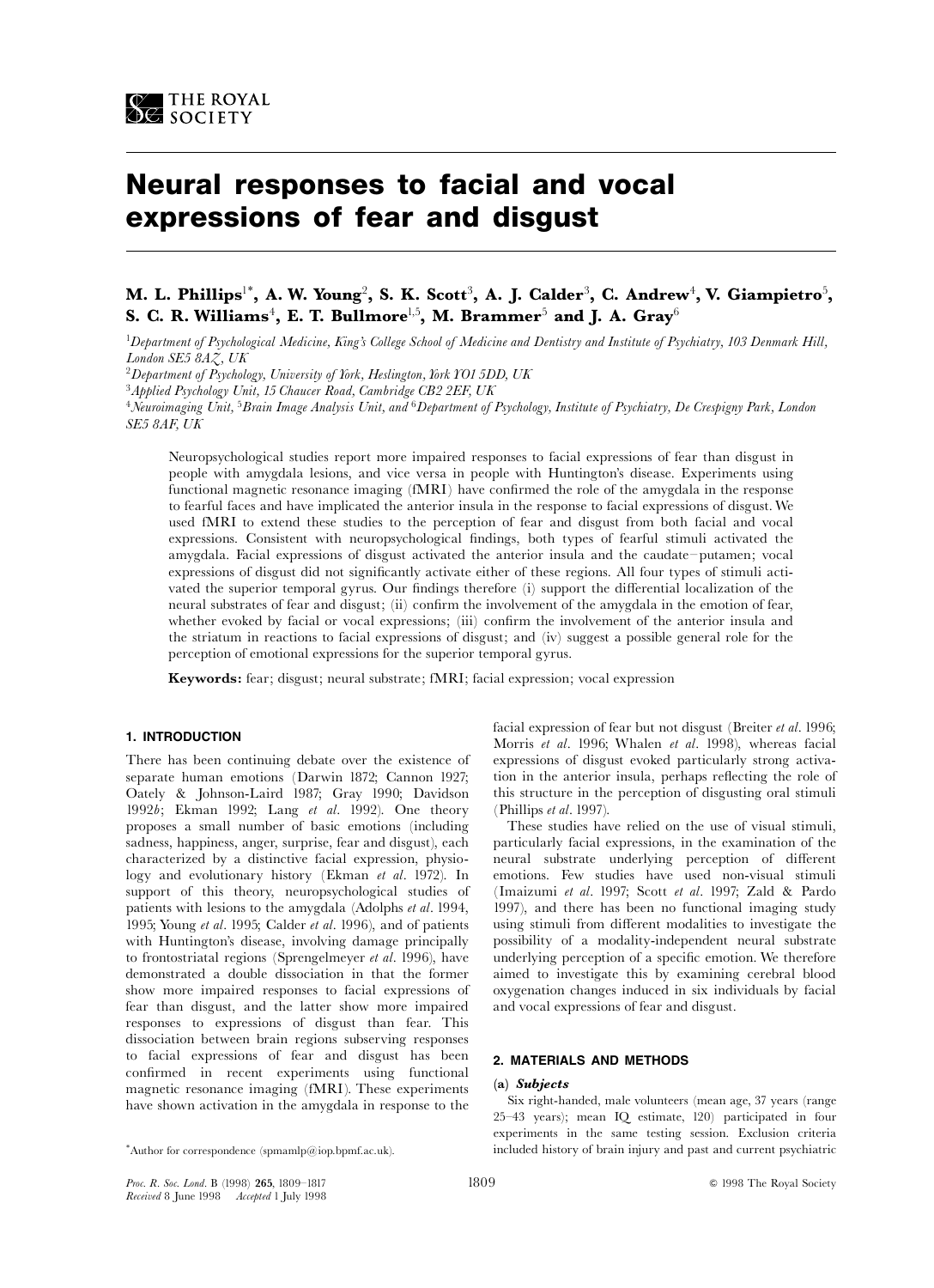illness. Informed consent was obtained from the subjects after the nature and possible consequences of the experiments were explained.

# (b) Experimental design

There were four 5-min experiments in total. Each experiment had a similar design, comprising five cycles of periodic alternation between 30-s epochs of emotional (A) and neutral (B) stimuli. In two experiments, subjects were presented with black-and-white grey-scale images depicting prototypical facial expressions of either fear (experiment 1) or disgust (experiment 2), contrasted with a neutral baseline expression. These stimuli were from a standard series (Ekman & Friesen 1976) depicting prototypical facial expressions of the six basic emotions, fear, disgust, anger, sadness, surprise and happiness, in addition to a neutral expression. These can be computer-transformed to create different intensities of each facial expression (Calder et al. 1997). As 100% neutral facial expressions (muscles relaxed) from this series can appear cold and threatening, because of the convention to signal approval in normal social interactions, we used a mildly happy expression (75% neutral, 25% happy) as the neutral baseline (figure 1). During each epoch  $(A \text{ or } B)$ , eight different standard faces (identities) from the Ekman-Friesen series displaying an emotional (fear or disgust) or neutral facial expression were each presented for 3 s, with an interstimulus interval of 0.75 s.

In the other two experiments, the subjects heard non-verbal vocal sounds classified as expressing either fear (experiment 3) or disgust (experiment 4), contrasted with sounds classified as mildly happy. Non-verbal vocal sounds displaying the basic emotions above have been used in a previous study investigating perception of emotion from auditory stimuli in a patient with bilateral lesions of the amygdala (Scott  $et al.$  1997). These stimuli were recorded from two native English speakers (one male and one female), who were requested to generate a range of nonverbal sounds corresponding to basic emotions, including mild happiness, fear and disgust. The stimuli used in this study comprised the following: a range of different screams for fear, a range of sounds of retching for disgust, and different sounds of laughter and gasping for mild happiness. The vocal expressions were recorded on to digital audiotape (DAT) in a soundprotected environment, and digitized at 22 kHz. These were presented to six judges for categorization. Sounds recognized with 90% or greater accuracy were used in the study. In total, eight different sounds for each emotional expression (fear, disgust and mild happiness) were presented to subjects. During each epoch (A or B), eight different sounds expressing an emotional (fear or disgust) or `neutral' (mild happiness) sound were each presented for 3 s, with an interstimulus interval of 0.75 s, using software used for the presentation of the facial stimuli.

During presentation of the sounds, and during the interstimulus intervals in the two experiments with visual stimuli, the subjects viewed a central white cross on a black background.

The subjects were requested to decide the sex of each face or voice and press one of two buttons accordingly with the right thumb. The subjects were not informed that the purpose of the study was to examine the neural response to emotional stimuli. This sex-decision task has been used in previous studies investigating the neural response to emotional stimuli (Morris et al. 1996; Phillips et al. 1997) and allows an identical task and response across the four experiments. These studies have shown that the neural response to facial expressions of emotion does



Figure 1. Faces from the standard set of Ekman & Friesen (1976). Examples of faces depicting  $100\%$  neutral  $(a)$ ,  $100\%$ disgust  $(b)$  and 100% fear  $(c)$  are demonstrated, along with an example of a stimulus depicting a mildly happy expression (75% neutral and 25% happy)  $(d)$  used as the emotionally neutral baseline condition in both experiments using facial stimuli.

not depend on explicit instructions to attend to the emotional content of such stimuli.

The order of presentation of stimuli within each condition, the first presentation  $(A \text{ or } B)$  for each experiment, and the presentation order of all experiments were counterbalanced across the subjects. In order to familiarize the subjects with the stimuli to be used in the subsequent experiments, each subject was presented with similar stimuli before the scanning procedure. To allow for practise with the button box, subjects were presented with practise stimuli (eight 100% neutral facial expressions or eight of the neutral baseline non-verbal sounds) before scanning.

Accuracy of judgement of sex for all visual stimuli was near 100%: for facial expressions of fear versus mildly happy expressions, the mean was  $99\%$  (range  $95-100\%$ ); for facial expressions of disgust versus mildly happy expressions, the mean was 99% (range 98^100%). For vocal expressions of fear and disgust, the mean accuracy of judgement of sex was slightly lower: 85% (range  $51-99\%$ ) and  $73\%$  (range  $54-93\%$ ), respectively.

# (c) Image acquisition and analysis

Echoplanar magnetic resonance brain images were acquired using a 1.5 Tesla GE Signa system (General Electric, Milwaukee, WI) retrofitted with Advanced NMR hardware (ANMR, Woburn, MA) using a standard head coil. One hundred T2\* weighted images depicting BOLD contrast (Ogawa et al. 1990) were acquired over 5 min (for each experiment) at each of 14 near-axial, non-contiguous 5 mm-thick planes parallel to the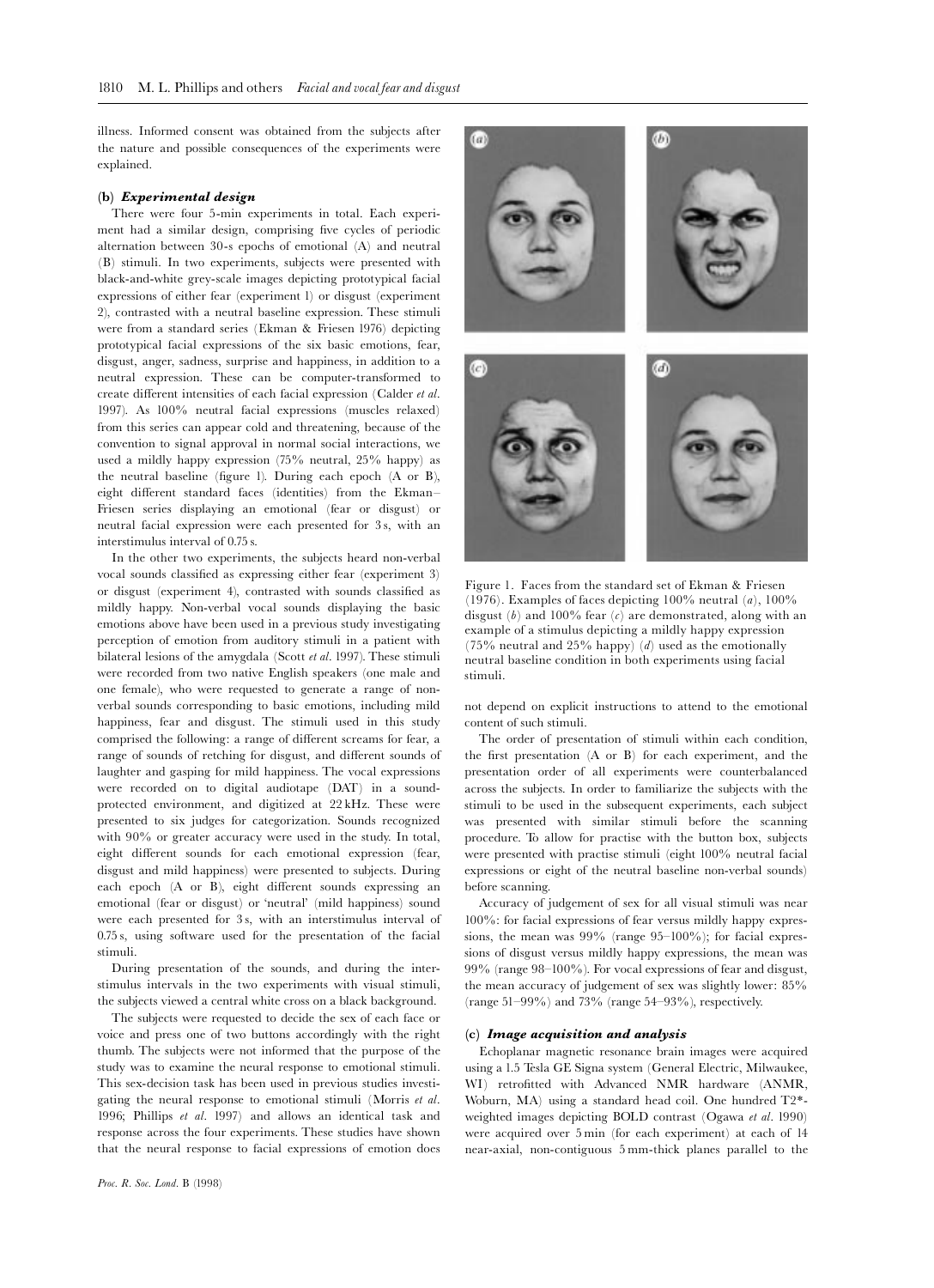

Figure 2. (a) Foci of generic brain activation in six righthanded normal male subjects during perception of facial and vocal expressions of fear. The grey-scale template was obtained by voxel-by-voxel averaging of the individual inversion recovery EPI images of all six subjects, following transformation into Talairach space. The transverse sections are at 13 mm below (left) and 4 mm above (right) the transcallosal line. The right side of the brain is shown on the left side of each panel, and vice versa. Voxels activated at  $p<0.004$  by perception of visual expressions of fear (yellow) are demonstrated in the left amygdala, right middle temporal gyrus (BA 21) (left), and right medial frontal cortex (BA 10), right middle temporal gyrus (BA 21) and left dorsolateral prefrontal cortex (BA 45) (right). Voxels activated at  $p<0.004$  by perception of vocal expressions of fear (red) are demonstrated in the right amygdala/hippocampus (left), and

intercommissural (AC-PC) line, providing whole-brain coverage: TE, 40 ms; TR, 3 s; in-plane resolution, 3 mm; interslice gap, 0.5 mm. An inversion recovery EPI data set was also acquired at 43 near-axial 3 mm-thick planes parallel to the AC^ PC line to facilitate registration of fMRI data sets to the standard stereotactic space of Talairach & Tournoux (1988): TE, 80 ms; TI, 180 ms; TR, 16 s; in-plane resolution, 3 mm; number of signal averages, 8.

The periodic change in T2\*-weighted signal intensity at the (fundamental) experimentally determined frequency of alternation between A and B conditions was estimated by pseudogeneralized least-squares ¢t of a sinusoidal regression model to the movement-corrected fMRI time-series at each voxel. Maps of the squared amplitude of a sinusoidal function at the AB frequency divided by its standard error, the fundamental power quotient (FPQ), were constructed (Bullmore et al. 1996). Each observed time-series was randomly permuted ten times, and FPQ estimated as above in each randomized time-series, to generate ten randomized maps of FPQ for each subject in each anatomical plane. To construct generic brain activation maps which robustly identified voxels that showed the significant power of response on average over all subjects under each condition, observed and randomized parametric maps of FPQ estimated in each individual were first transformed into the stereotactic space of Talairach & Tournoux and smoothed by a Gaussian filter with full width at half maximum of 11mm. The median observed value of FPQ was then computed at each voxel in standard space, and its statistical significance was tested by reference to the null distribution of median FPQ computed from the identically smoothed and spatially transformed randomized maps. For a one-tailed test of size  $p=0.004$ , the critical value was the  $100 \times (1-p)$ th percentile of this randomization distribution of median response. Voxels at which the null hypothesis was refuted were coloured and superimposed on a grey-scale template image to form a generic brain-activation map (GBAM) (Brammer et al. 1997).

Differences between the neural response to facial expressions of fear and disgust, and between the neural response to vocal expressions of fear and disgust, were tested using two planned comparisons (or contrasts). For the first contrast, the comparison was between the experiment investigating the response to facial

Figure 2 (continued) right medial frontal cortex (BA 32), thalamus and right hippocampus (right).  $(b)$  Foci of generic brain activation in six right-handed normal male subjects during perception of facial and vocal expressions of disgust. The transverse sections are at 2 mm below (top left), 4 mm above (top right), 9 mm above (bottom left) and 15 mm above (bottom right) the trans-callosal line. Voxels activated at  $p<0.004$  by perception of facial expressions of disgust (yellow) are demonstrated in the left anterior and mid-insula, right superior temporal gyrus (BA 22), the right caudate nucleus and globus pallidus and right middle occipital cortex (BA 18) (top left), left anterior insula, right superior temporal gyrus (BA 22), right putamen, left middle occipital cortex (BA 18) and inferior posterior temporal gyrus (BA 37) (top right), bilateral insulae and left putamen (bottom left). Voxels activated at  $p<0.004$  by vocal expressions of disgust (red) are demonstrated in the left thalamus, left superior temporal gyrus (BA 22) and right dorsolateral prefrontal cortex (BA 45) (top right), bilateral superior temporal gyri (BA 42 and 22) (bottom left), bilateral superior temporal gyri (BA 42), left rostral prefrontal cortex (BA 32/46), and left posterior cingulate gyrus (BA 23/31) (bottom right).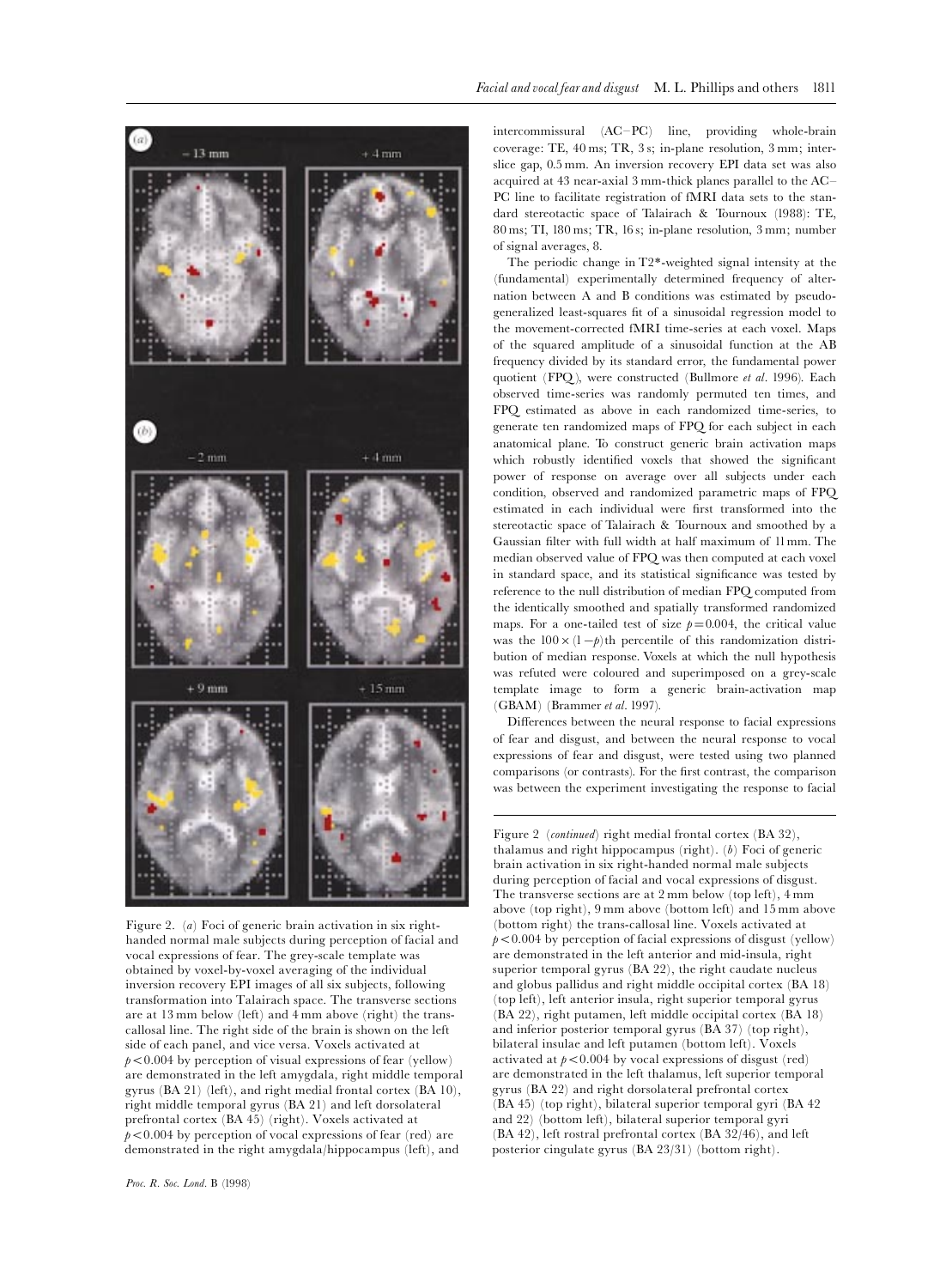expressions of fear compared with the neutral baseline faces, and the experiment investigating the response to facial expressions of disgust and the neutral baseline faces. This contrast aimed to identify voxels that were activated in response to facial expressions of fear to a significantly greater degree than to facial expressions of disgust, and vice versa. For the second contrast, the comparison was between the experiment investigating the response to vocal expressions of fear compared with the mildly happy sounds, and the experiment investigating the response to vocal expressions of disgust and the mildly happy sounds. This experiment aimed to identify voxels that were activated to a greater degree in response to vocal expressions of fear compared with disgust, and vice versa.

To estimate the differences between experimental conditions in mean FPQ, we fitted the following repeated-measures analysis of variance (ANOVA) model at each voxel of the observed FPQ maps in standard space:  $\text{FPQ}_{i,j} = \beta_0 + \beta_j E + e_{i,j}$ . Here,  $\text{FPQ}_{i,j}$  denotes standardized power in the *i*th individual under the *j*th experimental design,  $\beta_0$  is the overall mean FPQ,  $\beta_0 + \beta_j$  is the mean FPQ under the *j*th experimental design, *E* is a dummy variable coding experimental design, and  $e_{i,j}$  is a residual quantity unique to the ith individual. The null hypothesis of zero difference in mean FPQ between experiments was tested by comparing the coefficient  $\beta_j$  to critical values of its nonparametrically ascertained null distribution. To do this, the elements of E were randomly permuted ten times at each voxel,  $\beta$ ; was estimated at each voxel after each permutation, and these estimates were pooled over all intracerebral voxels to sample the permutation distribution of  $\beta_j$ . For a two-tailed test of size  $p=0.05$ , the critical values were the  $100 \times p/2$  and  $100 \times (1 - p/2)$ th percentile values of the permutation distribution. Because of the repeated-measures nature of the data, the permutation procedure was constrained so that if the FPQ observed in the ith individual in one experiment was randomly assigned a code of 1 in the permuted variable  $E$ , then the FPQ observed in the same individual under the other experimental condition was automatically assigned a code of  $-1$  (Edgington 1980; Bullmore et al. 1998). Differences in mean FPQ between conditions were tested for significance only at those voxels which were generically activated by one or both of the conditions considered independently, thereby substantially reducing the search volume or number of tests conducted.

# 3. RESULTS

Generic activation was demonstrated in the left amygdala for perception of facial expressions of fear, and in the right amygdala-hippocampal region for perception of fearful sounds (figure  $2a$ ). Both facial and vocal expressions of fear activated the superior temporal gyrus (Brodmann areas (BA) 22 and 42), inferior posterior temporal gyrus (BA 37), middle temporal gyrus (BA 21), and medial frontal cortex (BA 10 and 32). (See table 1a for details of generic brain-activation foci in response to fearful face expressions, and table 1b for corresponding details of the response to fearful sounds.)

In response to presentation of facial expressions of disgust, we demonstrated activation in the left anterior insula, bilateral putamen, right globus pallidus and right caudate nucleus (striatal structures previously implicated in the response to facial expressions of disgust (Phillips et al. 1997)), and superior, middle and inferior posterior temporal gyri (BA 22 and 42, 21, 37, respectively). Vocal expressions of disgust activated bilateral superior temporal gyri (BA 42 and 22), rostral prefrontal cortex (BA 32/ 46), dorsolateral prefrontal cortex (BA 45) and thalamus. (figure 2b and table  $2a,b$ ).

A one-way repeated-measures analysis of variance with facial emotion (fear and disgust) as the factorial effect of interest revealed significantly greater mean power of response to facial expressions of fear, compared with disgust, in the left dorsolateral prefrontal cortex (BA 45), right hippocampus, left angular gyrus (BA 39), right inferior posterior temporal gyrus (BA 37), right superior temporal gyrus (BA 22/42), right middle temporal gyrus (BA 21), left medial frontal cortex (BA 10/32), right putamen and left amygdala. The following brain regions showed significantly greater mean power of response to facial expressions of disgust compared with fear: left anterior insula, right superior temporal gyrus (BA 42; in a region superior to that for fear versus disgust), bilateral parahippocampal gyri, right putamen (in a region anterior and superior to that for fear versus disgust), left middle occipital cortex (BA 18), and right globus pallidus (search volume=322 voxels;  $p=0.05$ ; expected number of false positive-activated voxels $=16$ ; observed number of suprathreshold voxels=100; table  $3a,b$ ).

A one-way repeated measures analysis of variance with vocal emotion (fear and disgust) as the factorial effect of interest revealed significantly greater mean power of response to vocal expressions of fear compared with disgust in the right hippocampus, left posterior cingulate gyrus (BA 23/30), right middle occipital cortex (BA 19), right anterior cingulate gyrus (BA 24), right medial frontal cortex (BA 32), right caudate nucleus and right middle temporal gyrus (BA 21). The following brain regions showed significantly greater mean power of response to vocal expressions of disgust compared with fear: left middle occipital cortex (BA 19), left posterior cingulate gyrus (BA 31; in a region superior to that for fear versus disgust), right dorsolateral prefrontal cortex (BA 45), right superior temporal gyrus (BA 22/42) and left thalamus (search volume=304 voxels;  $p=0.05$ ; expected number of false positive-activated voxels $=15$ ; observed number of suprathreshold voxels $=112$ ; table  $4a,b)$ .

#### 4. DISCUSSION

Overall, these findings provide further evidence for the differential localization of the neural substrates underlying perception of visual displays of fear and disgust, and confirm the involvement of the amygdala in the emotion of fear. The amygdala was activated to a significantly greater extent by facial expressions of fear compared with facial expressions of disgust (table 3a), and was also activated by auditory expressions of fear (figure  $2a$ ). Furthermore, the right hippocampus was activated to a significantly greater extent by both facial and vocal expressions of fear compared with those of disgust (tables  $3a$  and  $4a$ ), which indicates a possible role of the hippocampus in perception of fearful stimuli (Gray 1982). Other studies investigating the neural response to emotional stimuli have used non-facial or non-visual stimuli, including emotive film clips (Lane  $et \ al.$  1997; Paradiso et al. 1997), unpleasant (although not specifically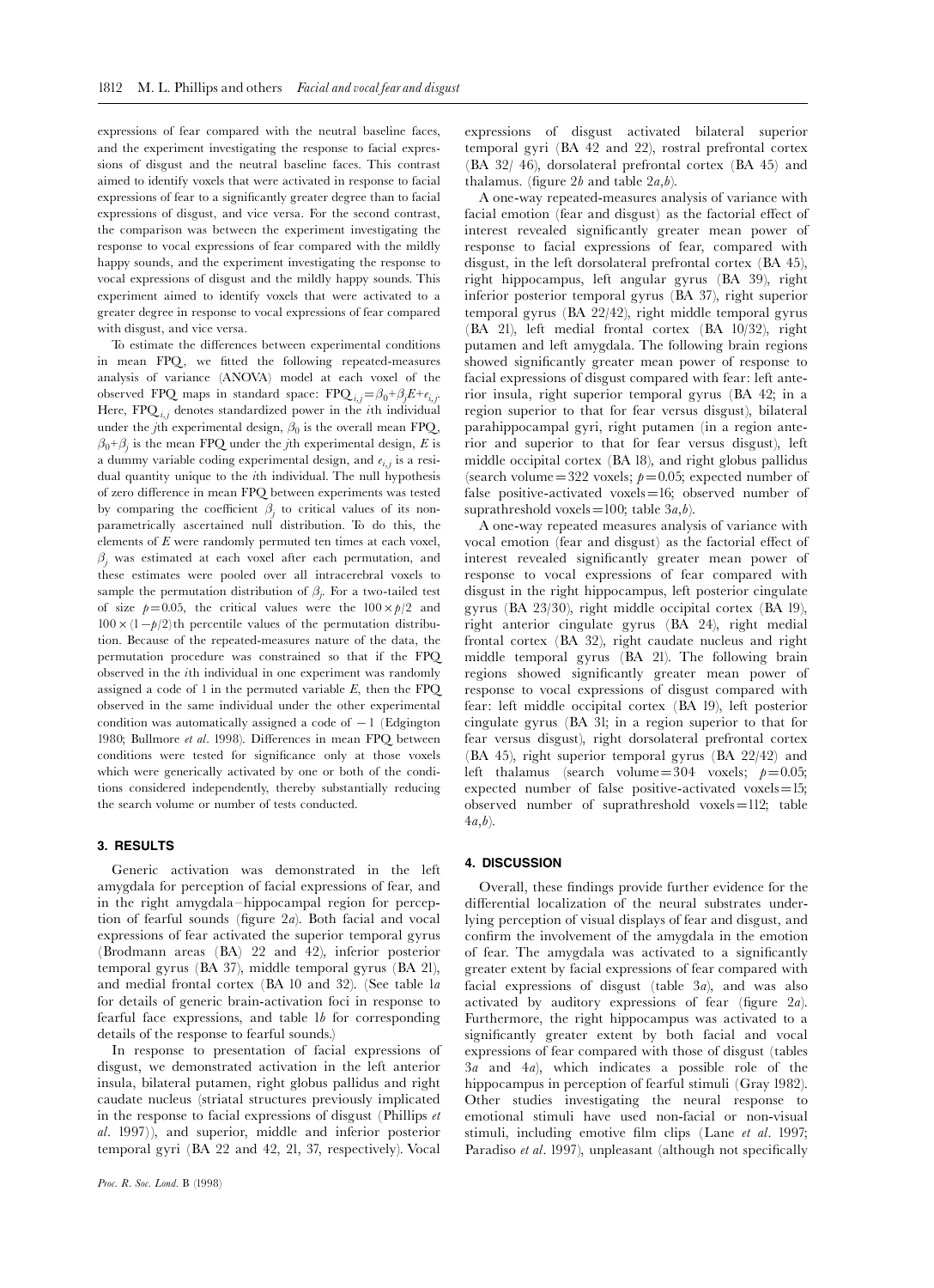| region (approximate<br>Brodmann area) | side         | $\chi^{\rm a}$   | $y^{\mathrm{a}}$ | $\boldsymbol{z}^{\rm a}$ | number of<br>activated voxels <sup>b</sup> |
|---------------------------------------|--------------|------------------|------------------|--------------------------|--------------------------------------------|
| $(a)$ Facial expressions              |              |                  |                  |                          |                                            |
| anterior insula/                      | $\mathbb{R}$ | 43               | 6                | $-2$                     | 17                                         |
| superior temporal gyrus (22)          |              |                  |                  |                          |                                            |
| superior temporal                     | $\mathbb{R}$ | 46               | $-3$             | $\overline{4}$           | $\overline{4}$                             |
| gyrus(22)                             |              |                  |                  |                          |                                            |
| middle temporal                       | ${\bf R}$    | $40\,$           | $-19$            | $-13$                    | $9$                                        |
| gyrus(21)                             |              | 58               | $-31$            | $-2$                     | $\overline{5}$                             |
|                                       |              | 46               | $-31$            | $-7$                     | 3                                          |
| dorsolateral prefrontal               | L            | $-43$            | 31               | $\overline{4}$           | $\overline{7}$                             |
| cortex (45)                           |              |                  |                  |                          |                                            |
| amygdala                              | L            | $-29$            | $-8$             | $-13$                    | 6                                          |
| angular gyrus (39)                    | $\mathbf{L}$ | $-40$            | $-61$            | 26                       | $\overline{5}$                             |
| inferior posterior                    | $\mathbb{R}$ | 43               | $-50$            | $-7$                     | $\overline{5}$                             |
| temporal gyrus (37)                   |              | 40               | $- \, 56$        | $-2$                     | $\overline{4}$                             |
| putamen                               | ${\bf R}$    | 14               | 17               | $-2$                     | $\overline{3}$                             |
| medial frontal                        | ${\bf R}$    | 6                | 50               | $\overline{4}$           | 3                                          |
| $\text{cortex} (10)$                  |              |                  |                  |                          |                                            |
| $(b)$ Vocal expressions               |              |                  |                  |                          |                                            |
| inferior posterior                    | ${\bf R}$    | 23               | $-53$            | $-7$                     | 20                                         |
| temporal gyrus (37)                   |              |                  |                  |                          |                                            |
| caudate nucleus                       | R/L          | $\boldsymbol{0}$ | 8                | 9                        | 13                                         |
| medial frontal                        | $\mathbb{R}$ | 3                | 44               | $\overline{4}$           | 12                                         |
| cortex $(32)$                         |              |                  |                  |                          |                                            |
| middle occipital                      | L            | $-17$            | $-50$            | $-2$                     | 11                                         |
| cortex (19)                           |              |                  |                  |                          |                                            |
| middle temporal                       | $\mathbb{R}$ | $38\,$           | $-25$            | $-7$                     | 11                                         |
| gyrus(21)                             | Г            | $-40$            | $-17$            | $-7$                     | 9                                          |
| superior temporal                     | L            | $-52$            | $-31$            | 15                       | 10                                         |
| gyrus $(42)$                          | $\mathbb{R}$ | 23               | $-31$            | 15                       | 8                                          |
|                                       |              | 35               | $-25$            | 15                       | 6                                          |
| hippocampus                           | $\mathbb{R}$ | 6                | $-44$            | $\overline{4}$           | 10                                         |
| anterior cingulate                    | $\mathbb{R}$ | 6                | 25               | $-2$                     | 8                                          |
| gyrus $(24)$                          |              |                  |                  |                          |                                            |
| amygdala/hippocampus                  | ${\bf R}$    | 12               | $-19$            | $-13$                    | 7                                          |
| thalamus                              | ${\bf R}$    | $\sqrt{3}$       | $-3$             | $\overline{4}$           | 6                                          |
|                                       |              | 6                | $-31$            | 15                       | $\overline{4}$                             |

Table 1. (a) Facial expressions of fear and (b) vocal expressions of fear: main generically activated brain regions

<sup>a</sup>Talairach coordinates refer to the voxel with the maximum FPQ (fundamental power quotient) in each regional cluster.

<sup>b</sup> All activated voxels were identified by a one-tailed test of the null hypothesis that median FPQ is not determined by experimental design. The probability threshold for activation was  $p \leq 0.004$ .

disgusting) odours (Zald & Pardo 1997) and spoken words (Imaizumi et al. 1997), but have not aimed to compare the neural response to emotional stimuli presented in two different sensory modalities.

The results also confirm the importance of the anterior insula, and the caudate nucleus and putamen, in the perception of facial expressions of disgust (figure  $2b$ ; the involvement of the latter is expected from the neuropsychological ¢ndings in Huntington's disease (Sprengelmeyer et al. 1996). The anterior insula in particular was activated to a significantly greater extent by facial expressions of disgust compared with fear (table  $3b$ ), confirming the findings of a previous study (Phillips et al. 1997). Neither the anterior insula nor striatum, however, was significantly activated by auditory stimuli expressing the emotion of disgust (sounds of retching, etc.). Further studies with different

materials will be needed to determine whether there is no supramodal neural response to disgust; all we can do at present is to note that (in contrast to our results for fear), we did not find such a region for disgust even though the facial expressions were derived from a wellvalidated set and the sounds we used could be readily identified by control subjects. The anterior insula has an important role in feeding-related functions, including taste processing and vomiting; the insular cortex is also implicated in the receptive aspects of language perception (Augustine 1996). Activation of the anterior insula specifically in response to facial expressions of disgust may therefore reflect the role of this structure in perception of oral gestures, in particular those related to expulsion or spitting out of unpleasant substances. Future research investigating the neural response to facial displays of disgust and aversive gustatory stimuli within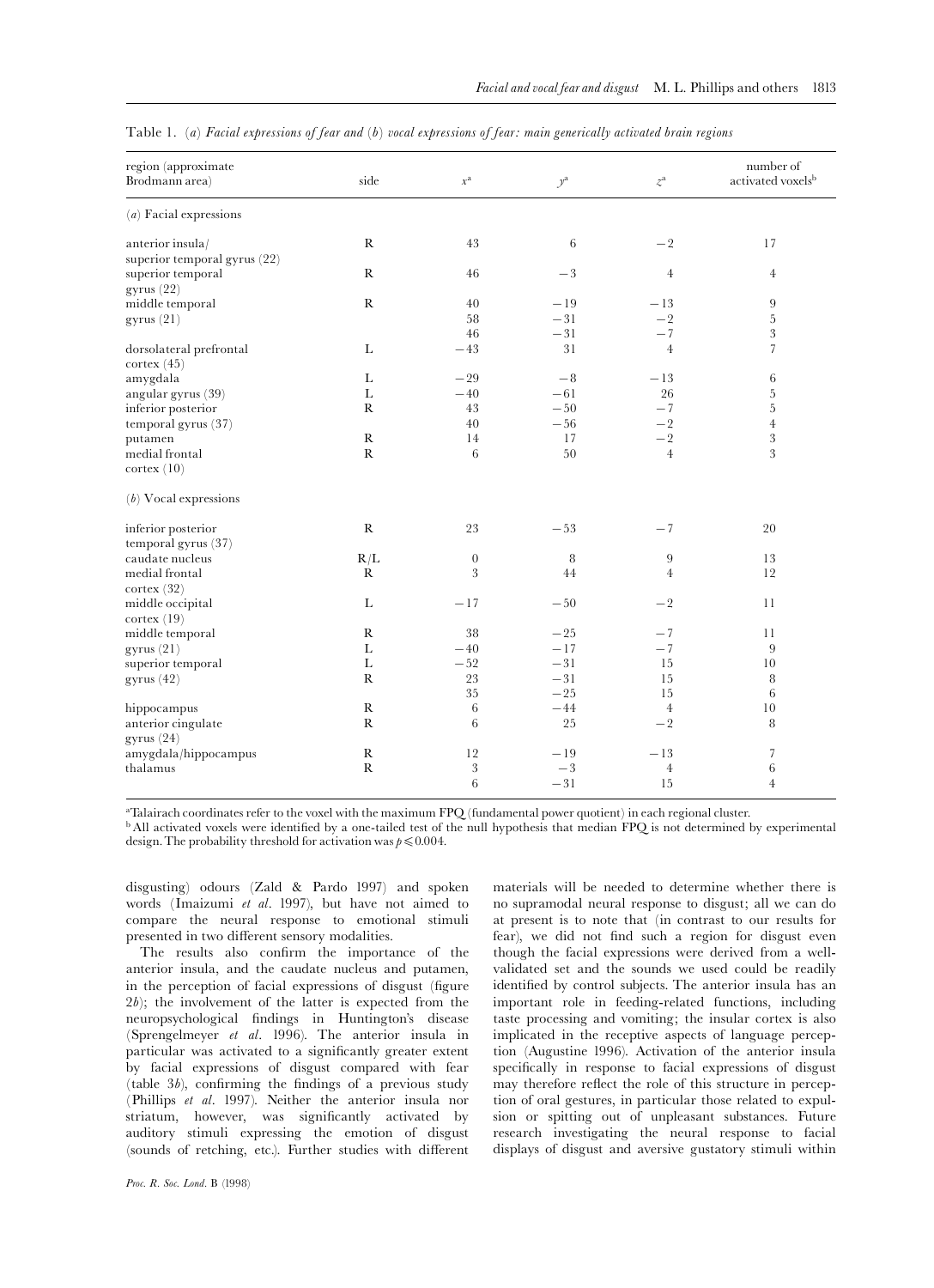|  | Table 2. (a) Facial expressions of disgust and (b) vocal expressions of disgust: main generically activated brain regions |  |  |  |  |  |  |  |
|--|---------------------------------------------------------------------------------------------------------------------------|--|--|--|--|--|--|--|
|  |                                                                                                                           |  |  |  |  |  |  |  |

| region (approximate<br>Brodmann area)           | side         | $\boldsymbol{\chi}^\text{a}$ | $y^{\rm a}$      | $\boldsymbol{z}^{\rm a}$ | number of<br>activated voxels <sup>b</sup> |
|-------------------------------------------------|--------------|------------------------------|------------------|--------------------------|--------------------------------------------|
| $(a)$ Facial expressions                        |              |                              |                  |                          |                                            |
| middle temporal                                 | $\mathbb{R}$ | 43                           | $\boldsymbol{0}$ | $-13$                    | 19                                         |
| gyrus(21)                                       |              |                              |                  |                          |                                            |
| superior temporal                               | ${\bf R}$    | 46                           | 3                | $-2$                     | 17                                         |
| gyrus(22)                                       |              | 49                           | $-6$             | $\,4\,$                  | 14                                         |
| anterior mid-insula                             | $\mathbb{R}$ | 35                           | $-11$            | 9                        | 16                                         |
|                                                 | L            | $-38$                        | $-3$             | 9                        | 16                                         |
|                                                 |              | $-38$                        | 6                | $\overline{4}$           | 14                                         |
|                                                 |              | $-40$                        | 6                | $-2$                     | 14                                         |
|                                                 |              | $-35$                        | $- \sqrt{3}$     | $-2$                     | 5                                          |
| middle occipital                                | $\mathbf L$  | $-9$                         | $-67$            | $\,4\,$                  | 10                                         |
| $\text{cortex} (18)$                            | $\mathbf R$  | 20                           | $-81$            | $-2$                     | $\overline{4}$                             |
| putamen                                         | $\mathbb{R}$ | $23\,$                       | $-6$             | $\overline{4}$           | 7                                          |
|                                                 | $\mathbf L$  | $-26$                        | $-19$            | $\overline{9}$           | $\overline{\phantom{a}}$                   |
| hippocampus/                                    | ${\bf R}$    | 17                           | $-19$            | $-13$                    | $\,6\,$                                    |
| amygdala                                        |              | 26                           | $-11$            | $-18$                    | $\overline{4}$                             |
| superior temporal                               | R            | 55                           | $-25$            | 15                       | 6                                          |
| gyrus(42)                                       |              |                              |                  |                          |                                            |
| inferior posterior                              | L            | $- \sqrt{32}$                | $-78$            | $\overline{4}$           | 5                                          |
| temporal gyrus (37)                             |              |                              |                  |                          |                                            |
| globus pallidus                                 | $\mathbb{R}$ | 14                           | $\overline{0}$   | $-{\,2\,}$               | $\overline{4}$                             |
| caudate nucleus                                 | ${\bf R}$    | $\,6\,$                      | 14               | $-2$                     | $\overline{4}$                             |
| $(b)$ Vocal expressions                         |              |                              |                  |                          |                                            |
| middle occipital                                | $\mathbf L$  | $-29$                        | $-67$            | 31                       | 16                                         |
| $\text{cortex}$ (19)                            | ${\bf R}$    | 9                            | $-67$            | $3\sqrt{1}$              | 8                                          |
| superior temporal                               | ${\bf R}$    | 55                           | $-33$            | 15                       | 9                                          |
| gyrus(42)                                       |              | 52                           | $-22$            | $9$                      | 6                                          |
|                                                 | $\mathbf L$  | $-32$                        | $-28$            | 15                       | $\,4\,$                                    |
|                                                 |              | $-52$                        | $-25$            | 15                       | $\sqrt{3}$                                 |
| posterior cingulate                             | $\mathbf L$  | $-9$                         | $-64$            | 15                       | $\sqrt{ }$                                 |
| gyrus(31)                                       |              | $-3$                         | $-47$            | 26                       | $\sqrt{3}$                                 |
| superior temporal                               | L            | $-55$                        | $-22$            | $\overline{4}$           | 6                                          |
| gyrus(22)                                       |              | $-43$                        | $-44$            | $\overline{4}$           | 6                                          |
|                                                 |              | $-46$                        | $-44$            | 9                        | $\overline{4}$                             |
| dorsolateral prefrontal<br>$\text{cortex}$ (45) | $\mathbb{R}$ | 40                           | 28               | $\overline{4}$           | 5                                          |
| thalamus                                        | $\mathbf L$  | $-3$                         | $- \, 8$         | $\overline{4}$           | $\overline{4}$                             |
| rostral prefrontal<br>cortex $(32/46)$          | $\mathbf L$  | $-26$                        | 36               | 15                       | 3                                          |

<sup>a</sup>Talairach coordinates refer to the voxel with the maximum FPQ (fundamental power quotient) in each regional cluster.

<sup>b</sup> All activated voxels were identified by a one-tailed test of the null hypothesis that median FPQ is not determined by experimental design. The probability threshold for activation was  $p \leq 0.004$ .

the same individuals will help to clarify the extent to which this is the case.

The only region activated by all four types of emotional stimuli was the superior temporal gyrus. Facial and vocal expressions of fear and facial expressions of disgust also activated middle and inferior posterior temporal gyri. Previous studies have linked the sulcus between the superior and middle temporal gyri with perception of social signals from the face, including facial expressions (Kanwisher et al. 1997) and eye and mouth movements (Puce et al. 1998), and the superior temporal gyrus with word perception (Wise et al. 1991; Demonet et al. 1994; Fiez et al. 1996). Activation of the superior temporal gyrus in this study may therefore reflect its role

in deciphering emotional content from facial and vocal stimuli, and in emotional behaviour in general.

Other regions were activated by visual and vocal expressions of fear and disgust. Limbic structures, including the anterior cingulate, have been implicated in the response to threatening stimuli (Morris et al. 1998). In the current study, anterior and posterior cingulate gyri were activated by vocal expressions of fear and disgust, respectively. Regions implicated previously in the response to emotive visual stimuli, including inferior posterior temporal gyrus and middle occipital cortex (Phillips et al. 1997), were activated by both visual and vocal stimuli. Activation of these regions in response to emotive vocal stimuli may reflect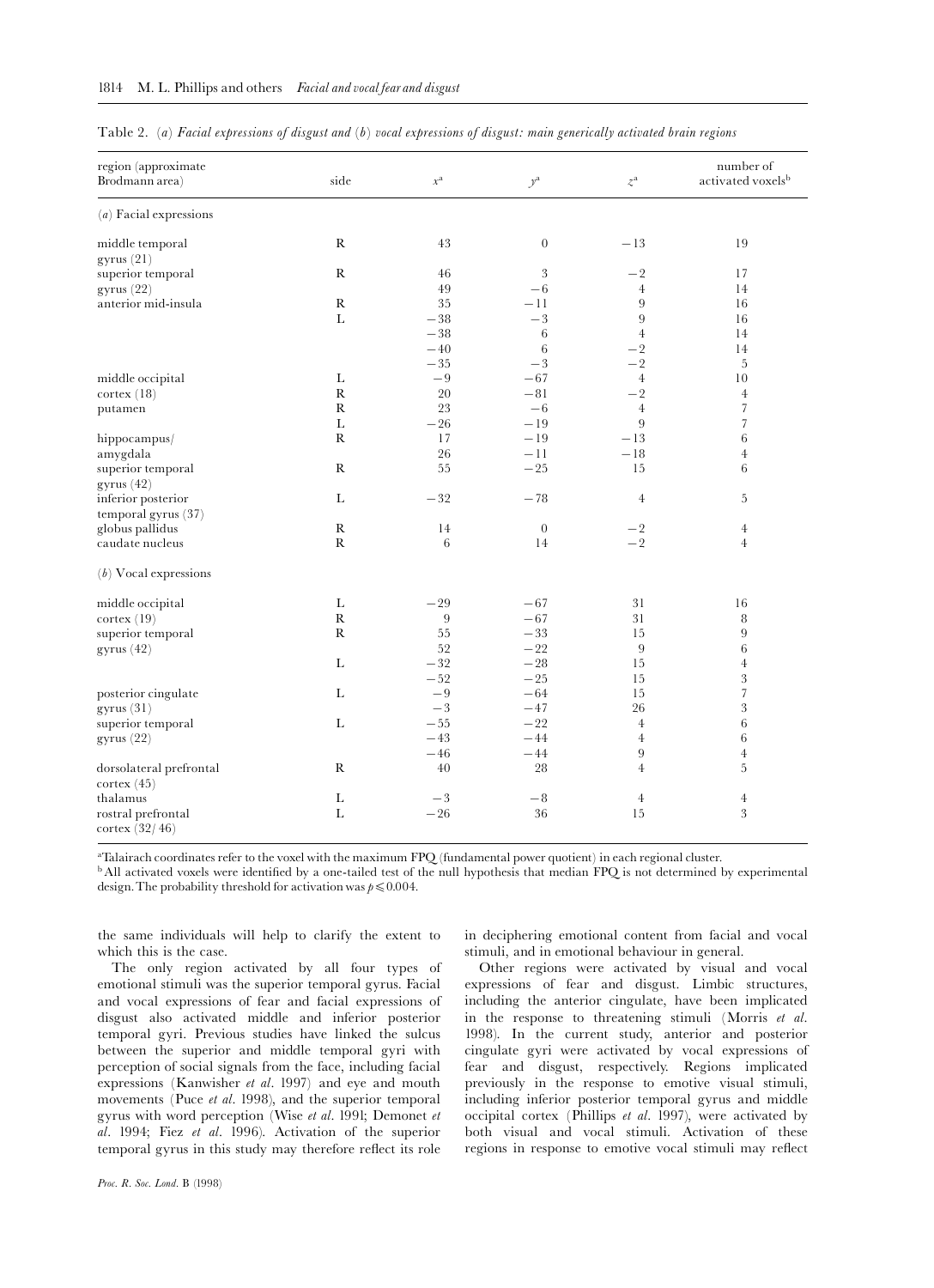| region (approximate<br>Brodmann area)                              | side         | $x^{\mathrm{a}}$ | $\mathcal{Y}^\mathrm{a}$ | $\boldsymbol{z}^{\rm a}$ | number of<br>activated voxels    | probability <sup>b</sup> |
|--------------------------------------------------------------------|--------------|------------------|--------------------------|--------------------------|----------------------------------|--------------------------|
| $(a)$ Response to facial expressions of fear compared with disgust |              |                  |                          |                          |                                  |                          |
| dorsolateral prefrontal<br>$\text{cortex } (45)$                   | L            | $-43$            | 33                       | $\overline{4}$           | 7                                | 0.00009                  |
| hippocampus                                                        | $\mathbb{R}$ | 43               | $-17$                    | $-13$                    | 6                                | 0.002                    |
| angular gyrus (39)                                                 | L            | $-43$            | $-61$                    | 26                       | 5                                | 0.003                    |
| inferior posterior<br>temporal gyrus (37)                          | $\mathbf R$  | 43               | $-50$                    | $-7$                     | 3                                | 0.008                    |
| superior temporal<br>gyrus (42/22)                                 | $\mathbb{R}$ | 49               | $-31$                    | $-7$                     | $\sqrt{3}$                       | 0.001                    |
| middle temporal<br>gyrus $(BA 21)$                                 | $\mathbb{R}$ | 40               | $-56$                    | $-2$                     | 3                                | 0.007                    |
| medial frontal<br>cortex $(10/32)$                                 | L            | $-26$            | 47                       | $\overline{4}$           | $\overline{2}$                   | 0.01                     |
| putamen                                                            | $\mathbb{R}$ | 29<br>17         | $-14$<br>17              | $\overline{4}$<br>$-2$   | $\sqrt{2}$<br>$\overline{2}$     | 0.002<br>0.02            |
| amygdala                                                           | L            | $-29$            | $-11$                    | $-13$                    | $\mathbf{1}$                     | 0.02                     |
| $(b)$ Response to facial expressions of disgust compared with fear |              |                  |                          |                          |                                  |                          |
| anterior insula                                                    | L            | $-35$            | $\overline{0}$           | 9                        | 11                               | 0.009                    |
|                                                                    |              | $-43$            | 8                        | $-2$                     | $\sqrt{3}$                       | 0.02                     |
| superior temporal<br>gyrus(42)                                     | $\mathbb{R}$ | 52               | $-22$                    | 15                       | 5                                | 0.01                     |
| parahippocampal                                                    | L            | $-17$            | $-22$                    | $-18$                    | $\overline{4}$                   | 0.002                    |
| gyrus                                                              | $\mathbb{R}$ | 20               | $-36$                    | $-7$                     | $\overline{2}$                   | 0.0007                   |
| putamen                                                            | R            | 23               | $\overline{0}$           | $\overline{4}$           | $\overline{2}$                   | 0.02                     |
| middle occipital<br>cortex (18)                                    | L            | $-9$             | $-67$                    | $-2$                     | $\overline{2}$                   | 0.001                    |
| globus pallidus                                                    | ${\bf R}$    | 17<br>14         | $-11$<br>$\theta$        | $-2$<br>$-2$             | $\overline{2}$<br>$\overline{2}$ | 0.005<br>0.004           |

Table 3. Brain regions demonstrating a greater mean power of response (a) to facial expressions of fear compared with disgust, and (b) to facial expressions of disgust compared with fear

<sup>a</sup>Talairach coordinates refer to the voxel with the maximum difference in FPQ (fundamental power quotient) between experimental conditions in each regional cluster.

<sup>b</sup> Differentially activated voxels were identified by a one-way analysis of variance with the factorial effect of interest being facial emotion: fear versus disgust (in  $(a)$ ), and facial emotion: disgust versus fear (in  $(b)$ ). The probability threshold was  $p=0.05$ . The probability of the maximum difference in FPQ between conditions is shown for each regional cluster.

the role of these structures in the response to emotional stimuli per se.

It is interesting that many of the brain regions activated during presentation of facial and vocal expressions were right-sided. Previous studies have provided evidence for the role of the right hemisphere in the perception of negative emotion, including fear and disgust, and the left hemisphere in the perception of positive emotion, including happiness (Davidson & Fox 1982; Davidson 1992a; Adolphs et al. 1996). The predominance of rightsided activation in this study may therefore reflect the role of the right hemisphere in the perception of negative emotion *per se*.

Although we demonstrated some activation in the putamen for facial expressions of fear, and in the caudate nucleus for vocal expressions of fear, a greater number of activated voxels was demonstrated in these regions for facial expressions of disgust. Similarly, we demonstrated some activation in the right amygdala/hippocampus in the response to facial expressions of disgust, but a greater number of activated voxels in the amygdala region in the response to fearful stimuli of both modalities. Our findings therefore support the presence of a differential neural response to facial stimuli expressing fear and disgust, and confirm the role of the amygdala in the emotion of fear, whether evoked by facial or vocal expressions. Our results also confirm the involvement of the anterior insula and the striatum in reactions to facial expressions of disgust. In addition, our findings indicate a role of the hippocampus in perception of fearful stimuli, and a possible general role in perception of emotional stimuli for the superior temporal gyrus. In evolutionary terms, this would suggest that it is important that our ability to recognize and respond to a potentially harmful stimulus (one displaying fear or disgust) is appropriate and rapid, irrespective of the type of sensory information (visual or auditory) initially obtained from the stimulus. The superior temporal gyrus is perhaps involved in the mediation of the overall response to such emotional stimuli, whereas more specialized neural substrates are important in the appraisal of different types of danger: the amygdala and hippocampus in the detection of physical threat (one sign of which is the display of fear by others), and frontostriatal regions in the evaluation of risk of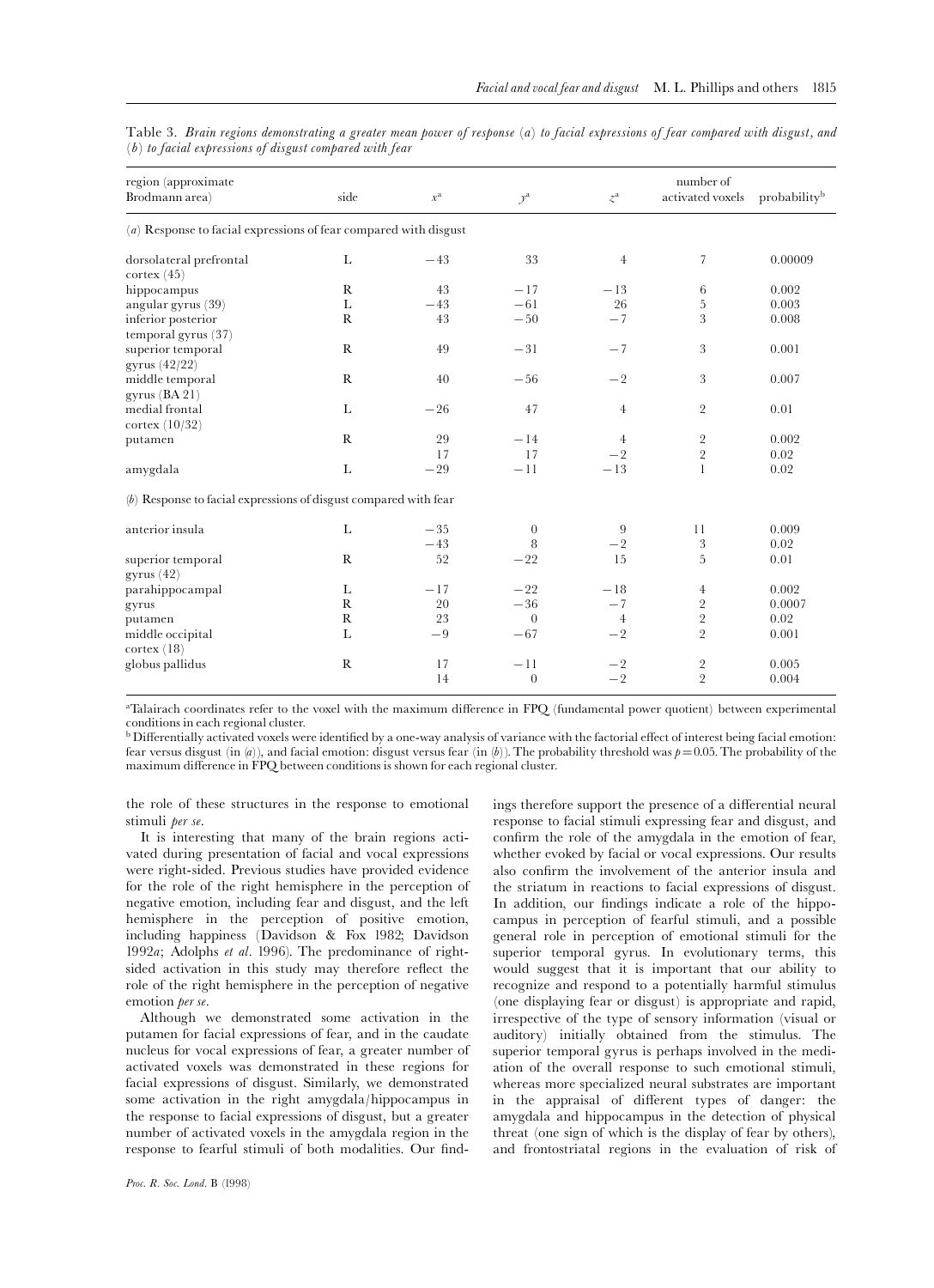|  | Table 4. Brain regions demonstrating a greater mean power of response (a) to vocal expressions of fear compared with disgust, and |  |  |  |  |  |  |
|--|-----------------------------------------------------------------------------------------------------------------------------------|--|--|--|--|--|--|
|  | $(b)$ to vocal expressions of disgust compared with fear                                                                          |  |  |  |  |  |  |

| region activated<br>Brodmann area)                                | side         | $x^{\mathrm{a}}$ | $y^{\rm a}$    | $\boldsymbol{z}^{\mathrm{a}}$ | number of<br>activated voxels probability <sup>b</sup> |              |
|-------------------------------------------------------------------|--------------|------------------|----------------|-------------------------------|--------------------------------------------------------|--------------|
| $(a)$ Response to vocal expressions of fear compared with disgust |              |                  |                |                               |                                                        |              |
| hippocampus                                                       | $\mathbf R$  | 38               | $-22$          | $-7$                          | 8                                                      | 0.003        |
| Posterior cingulate<br>gyrus (23/30)                              | L            | $-12$            | $-58$          | 9                             | 5                                                      | 0.01         |
| middle occipital<br>cortex (19)                                   | $\mathbb{R}$ | 26               | $-53$          | $-7$                          | 9                                                      | 0.01         |
| anterior cingulate<br>gyrus(24)                                   | $\mathbb{R}$ | $\sqrt{3}$       | 28             | $-2$                          | $\overline{4}$                                         | 0.01         |
| medial frontal<br>cortex (32)                                     | $\mathbb{R}$ | 6                | 44             | $\overline{4}$                | 3                                                      | 0.008        |
| caudate nucleus                                                   | $\mathbb{R}$ | 20               | $-28$          | 15                            | $\sqrt{2}$                                             | 0.02         |
| middle temporal<br>gyrus(21)                                      | $\mathbb{R}$ | 55               | $-8$           | $-2$                          | $\overline{2}$                                         | 0.007        |
| $(b)$ Response to vocal expressions of disgust compared with fear |              |                  |                |                               |                                                        |              |
| middle occipital<br>$\text{cortex} (19)$                          | L            | $-32$            | $-67$          | 31                            | 15                                                     | 0.01         |
| posterior cingulate<br>gyrus(31)                                  | L            | $-9$             | $-61$          | 15                            | 5                                                      | 0.01         |
|                                                                   |              | $-3$             | $-47$          | 26                            | 3                                                      | 0.006        |
| dorsolateral prefrontal<br>$\text{cortex } (45)$                  | $\mathbb{R}$ | 40               | 31             | $\overline{4}$                | $\overline{4}$                                         | 0.01         |
| superior temporal<br>gyrus (22/42)                                | L            | $-55$            | $-19$          | $\overline{4}$                | $\overline{4}$                                         | 0.004        |
|                                                                   | $\mathbb{R}$ | 52<br>52         | $-22$<br>$-31$ | 9<br>15                       | $\,3$<br>$\sqrt{3}$                                    | 0.01<br>0.02 |
| thalamus                                                          | L            | $-3$             | $-11$          | $\overline{4}$                | $\overline{2}$                                         | 0.02         |

aTalairach coordinates refer to the voxel with the maximum difference in FPQ (fundamental power quotient) between experimental conditions in each regional cluster.

<sup>b</sup> Differentially activated voxels were identified by a one-way analysis of variance with the factorial effect of interest being vocal emotion: fear versus disgust (in  $(a)$ ), and vocal emotion: disgust versus fear (in  $(b)$ ). The probability threshold was  $p=0.05$ . The probability of the maximum difference in FPQ between conditions is shown for each regional cluster.

contamination and disease (one sign of which is the display of disgust by others).

E.T.B. is supported by the Wellcome Trust. We thank Professor A. S. David and Dr H. Critchley for advice and helpful comments on the manuscript, and Dr A. Simmons and C. Long for technical support.

#### **REFERENCES**

- Adolphs, R., Tranel, D., Damasio, H. & Damasio, A. 1994 Impaired recognition of emotion in facial expressions following bilateral damage to the human amygdala. Nature 372, 669^672.
- Adolphs, R., Tranel, D., Damasio, H. & Damasio, A. R. 1995 Fear and the human amygdala.  $\tilde{J}$ . Neurosci. **15**, 5879–5891.
- Adolphs, R., Damasio, H., Tranel, D. & Damasio, A. R. 1996 Cortical systems for the recognition of emotion in facial expressions. *J. Neurosci*. **16**, 7678-7687.
- Augustine, J. R. 1996 Circuitry and functional aspects of the insular lobe in primates including humans. Brain Res. Rev. 22, 229^244.
- Brammer, M., Bullmore, E. T., Simmons, A., Williams, S. C. R., Grasby, P. M., Howard, R. J., Woodruff, P. W. R. & Rabe-Hesketh, S. 1997 Generic brain activation mapping in

functional magnetic resonance imaging: a nonparametric approach. Magn. Reson. Imaging 15, 763-770.

- Breiter, H. C., Etcoff, N. L., Whalen, P. J., Kennedy, W. A., Rauch, S. L., Buckner, R. L., Strauss, M. M., Hyman, S. E. & Rosen, B. R. 1996 Response and habituation of the human amygdala during visual processing of facial expression. Neuron 17, 875^887.
- Bullmore, E. T., Brammer, M. J., Williams, S. C. R., Rabe-Hesketh, S., Janot, N., David, A. S., Mellers, J. D. C., Howard, R. & Sham, P. 1996 Statistical methods of estimation and inference for functional MR image analysis. Magn. Reson. Med. 35, 261-277.
- Bullmore, E. T., Brammer, M. J., Rabe-Hesketh, S., Curtis, V. A., Morris, R. G., Williams, S. C. R., Sharma, T., Murray, R. M. & McGuire, P. K. 1998 Methods for diagnosis and treatment of stimulus correlated motion in generic brain activation studies using fMRI. Hum. Brain Mapp. (In the press.)
- Calder, A. J., Young, A. W., Rowland, D., Perrett, D. I., Hodges, J. R. & Etcoff, N. L. 1996 Facial emotion recognition after bilateral amygdala damage: differentially severe impairment of fear. Cogn. Neuropsychol. 13, 699-745.
- Calder, A. J., Young, A. W., Rowland, D. & Perrett, D. I. 1997 Computer-enhanced emotion in facial expressions. Proc. R. Soc. Lond. B 264, 919-925.